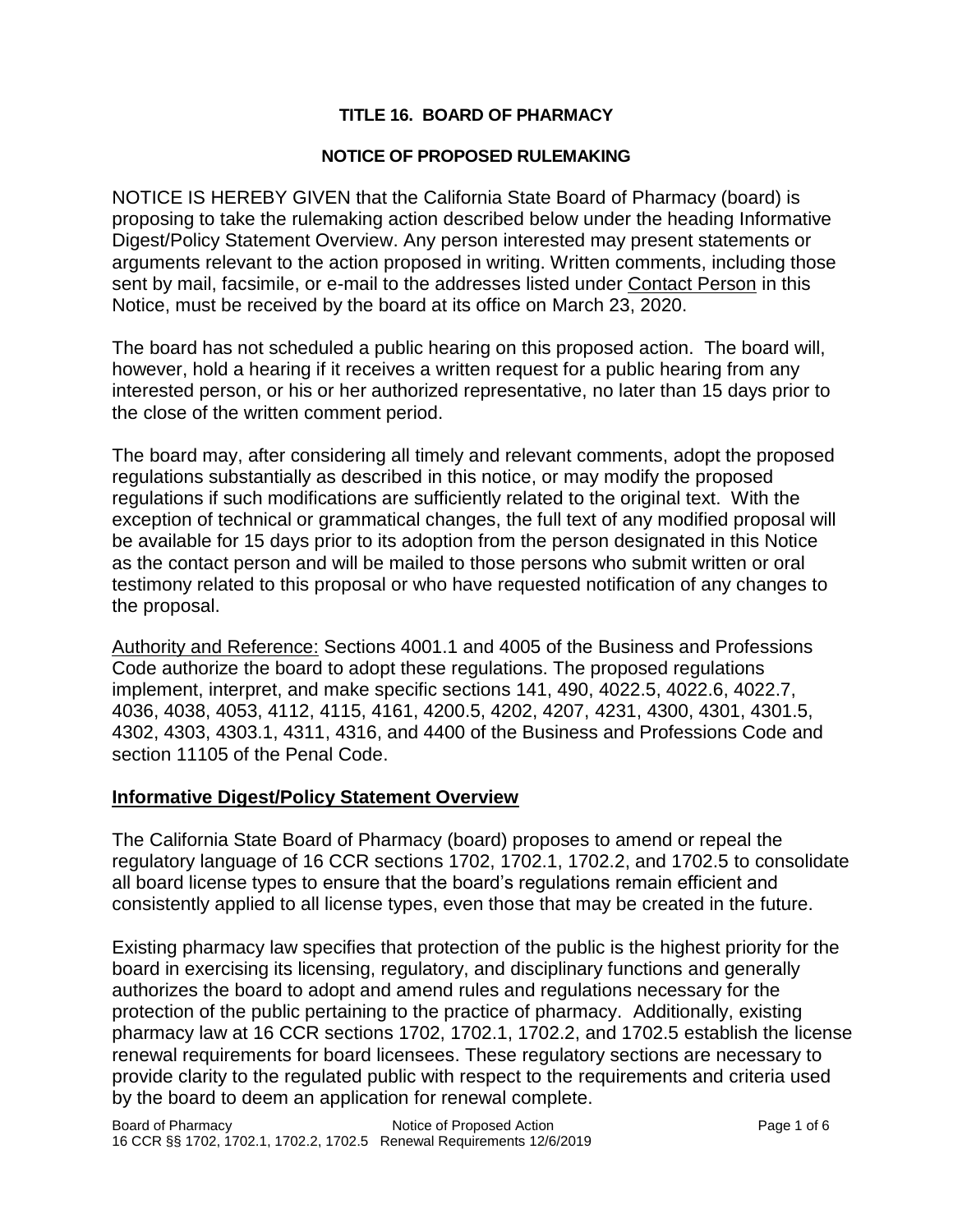As currently written, the regulation sections require frequent amendments to incorporate each new licensing program as they are established. Amending regulations is a time intensive process and the board has not been able to update the regulation as frequently as necessary. Since 2014, the board's regulatory jurisdiction has increased in size. In 2018 alone, the board's licensing types grew from 25 to 39. This proposal will simplify the regulatory language and consolidate the license types into two categories: (1) a premises or facility license and (2) an individual license, with an exception for the pharmacist and advanced practice pharmacist licensee, as these licensing programs have specialized continuing education requirements. Consolidating the regulations text to only two categories will provide clarity to the regulated public by increasing the readability of the regulations and ensure consistent application of the renewal requirements.

Additionally, as currently written, the regulations do not require all premises or facility license types to report disciplinary action taken by other government agencies to the board; this is only required of nonresident pharmacies and nonresident wholesalers. The proposed regulations would allow the board a mechanism to identify such discipline for all premises or facility license types. If a licensee has been disciplined by another agency, the board must be made aware of this discipline in order to investigate and ensure that the licensee does not pose a risk to the safety of California residents by continuing to operate.

# **Anticipated Benefits of Proposal**

This regulatory proposal benefits California residents because the proposed regulation will simplify the regulatory language which will provide clarity to the regulated public. A premises/facility cannot operate with an expired license and an individual cannot work with an expired license. These regulations will ensure that the requirements for a complete renewal application are clearly specified based on the license type (premises/facility or individual). This will help to ensure that licensees are submitting complete applications, which will allow for the timely renewal of licenses. Renewing licenses timely ensures that individuals can continue to work and premises/facilities can continue to distribute and/or furnish prescription medication to California residents. Additionally, the disclosure of discipline by all premises or facility licensees will allow the board to investigate the disciplinary action and ensure that the licensees are operating in accordance with pharmacy law, which will ensure the health and welfare of California residents. Lastly, the proposed action will increase the board's efficiency by eliminating the need to prepare a regular rulemaking action each time a new license type is created.

# **Consistency and Compatibility with Existing State Regulations**

During the process of developing these regulations and amendments, the board has conducted a search of any similar regulations on this topic and has concluded that these regulations are neither inconsistent nor incompatible with existing state regulations.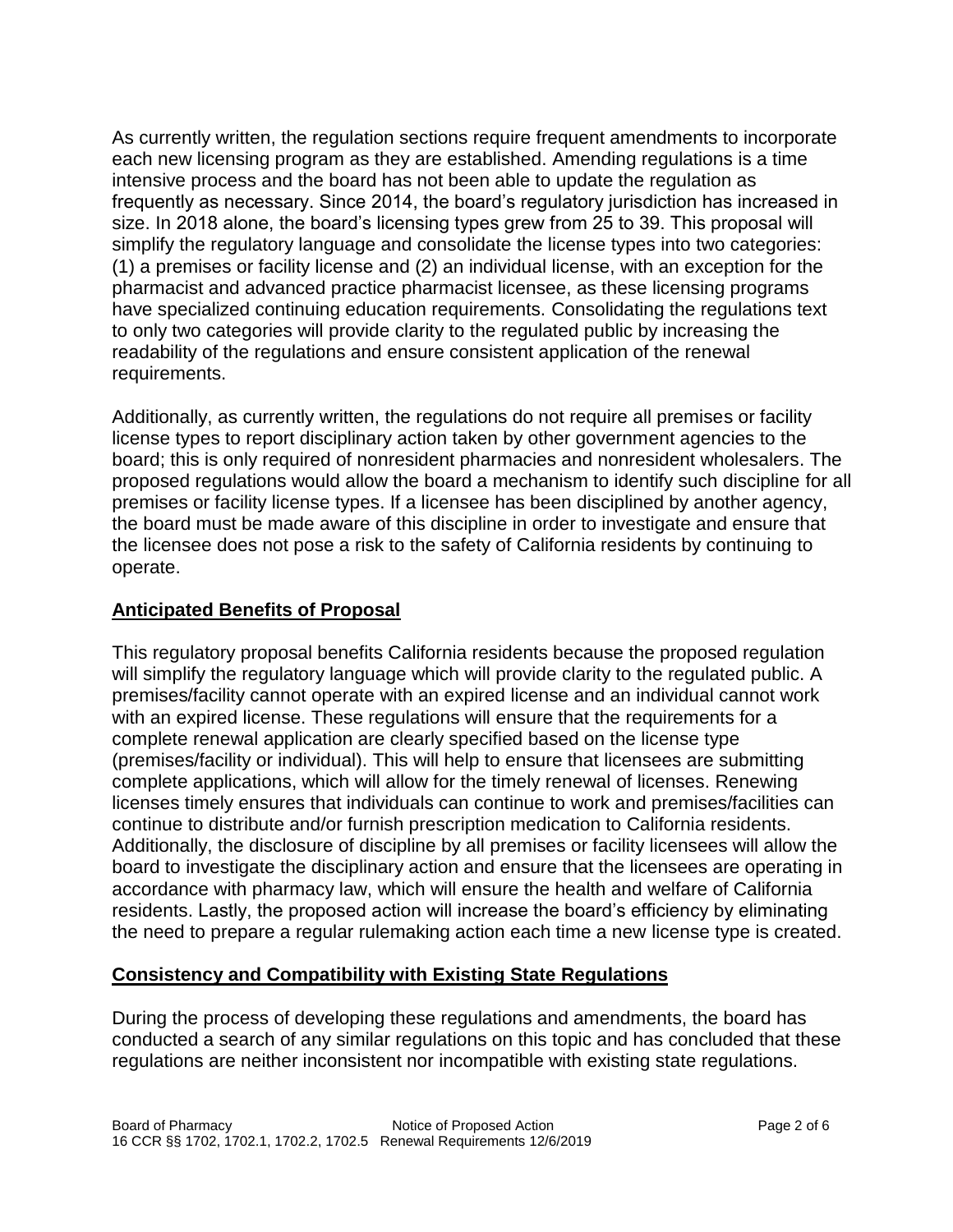# **Fiscal Impact Estimates**

Fiscal Impact on Public Agencies Including Costs/Savings to State Agencies or Costs/Savings in Federal Funding to the State: There will be minor workload costs to the board, which are absorbable with the board's budget.

Nondiscretionary Costs/Savings to Local Agencies: None

#### Local Mandate: None

#### Cost to Any Local Agency or School District for Which Government Code Sections 17500 – 17630 Require Reimbursement: None

#### Business Impact:

The board has made an initial determination that the proposed regulatory action would have no significant statewide adverse economic impact directly affecting businesses and/or employees including the ability of California businesses to compete with businesses in other states. This determination is based on the absence of testimony to that effect during the development of the proposed regulation, which occurred over several months. Additionally, the proposed regulation will simplify the regulatory language, thereby providing clarity and consistency to the regulated public with respect to the requirements and criteria used by the board to deem an application of renewal complete. The proposed regulations require all premises or facility licensees to report discipline by another government agency at the time of the license renewal; however, this is done by marking an indicator on the application for renewal and will not impose an economic or fiscal impact on the licensee.

## Cost Impact on Representative Private Person or Business:

The Board is not aware of any cost impacts that a representative private person or business would necessarily incur in reasonable compliance with the proposed action.

## Effect on Housing Costs: None

## **Effect on Small Business**:

Board of Pharmacy Notice of Proposed Action Page 3 of 6 16 CCR §§ 1702, 1702.1, 1702.2, 1702.5 Renewal Requirements 12/6/2019 While the board does not have nor does it maintain data to define if any of its licensees (pharmacies) are a "small business" as defined in Government Code section 11342.610, the board has made an initial determination that the proposed regulatory action would not have a significant adverse economic impact directly affecting small businesses. This determination is based on the absence of testimony to that effect during the development of the proposed regulation, which occurred over several months. Additionally, the proposed regulation will simplify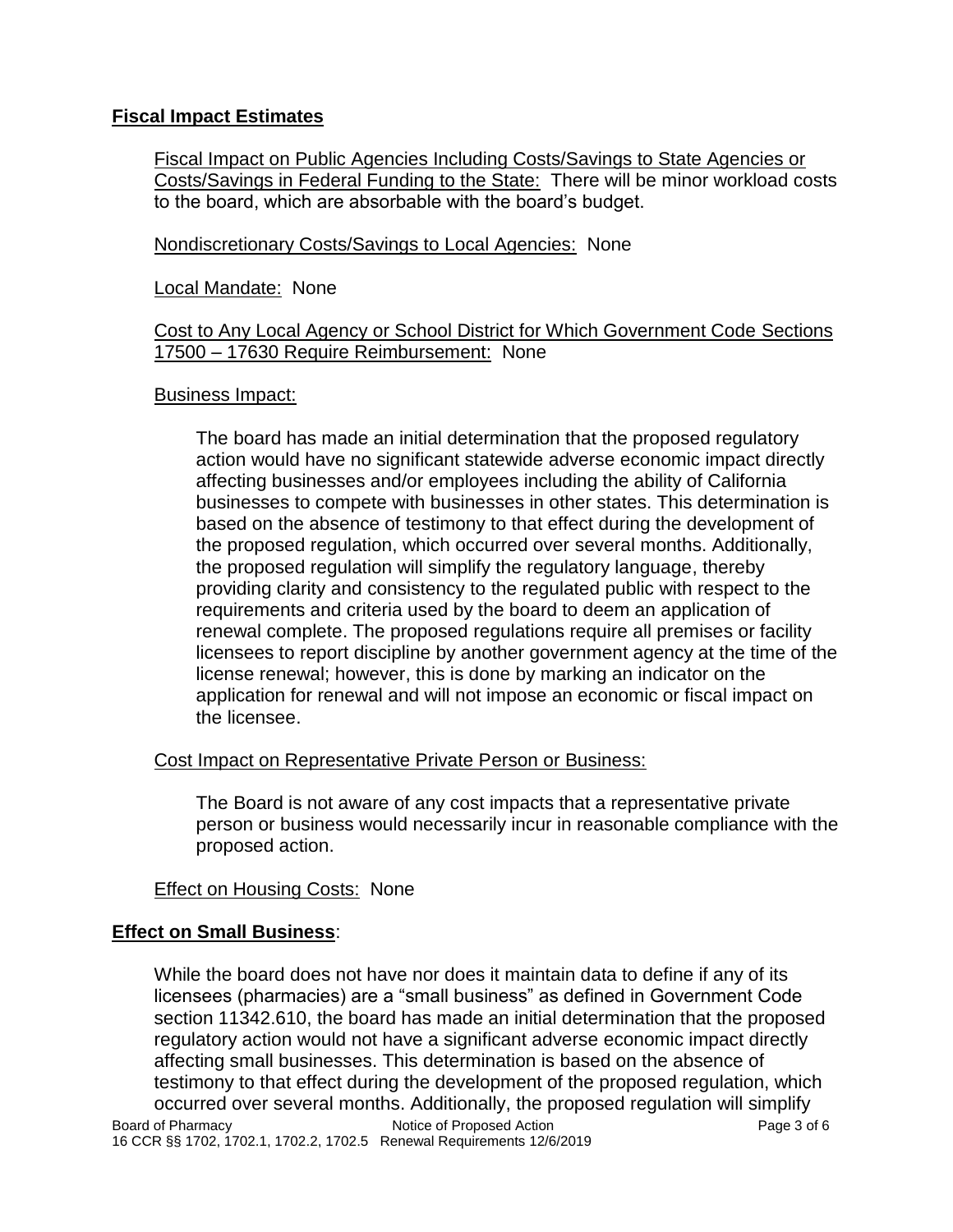the regulatory language, thereby providing clarity and consistency to the regulated public with respect to the requirements and criteria used by the board to deem an application of renewal complete. The proposal requires all premises or facility licensees to report discipline by another government agency at the time of the license renewal; however, this is done by marking an indicator on the application for renewal and will not impose an economic or fiscal impact on the licensee.

#### **Results of Economic Impact Assessment/Analysis**:

The board concludes that this regulatory proposal will have the following effects:

- (1) It will not create or eliminate any jobs within California;
- (2) It will not create new, or eliminate existing, businesses in California; and
- (3) It will not expand businesses currently doing business within the state.

As the board's licensing program authority has increased, the board has not been able to update these regulations at the same pace. The proposed regulations provide clarity to all licensees with respect to the requirements necessary for a renewal to be deemed complete by the board and will ensure consistent application of the renewal requirements. While this may allow a business or individual to renew their license timely, the regulatory proposal does not actually create the business or the job.

#### Benefits of Regulation:

This regulatory proposal benefits the health and welfare of California residents because the proposed regulation will simplify the regulatory language which will provide clarity to the regulated public. A premises/facility cannot operate with an expired license and an individual cannot work with an expired license. These regulations will ensure that the requirements for a complete renewal application are clearly specified based on the license type (premises/facility or individual). This will help to ensure that licensees are submitting complete applications, which will allow for the timely renewal of licenses. Renewing licenses timely ensures that individuals can continue to work and premises/facilities can continue to distribute and/or furnish prescription medication to California residents. If a business is able to continue services, it benefits the health and welfare of California residents by providing continued access to pharmacy related care. Additionally, it will ensure that the board is aware of any disciplinary action taken by other government agencies against a board licensee. This disclosure will allow the board to investigate the disciplinary action and ensure that the licensees are operating in accordance with pharmacy law, which will ensure the health and welfare of California residents. Lastly, the proposed action will increase the board's efficiency. The proposed regulation does not affect worker safety or the state's environment because it does not involve these matters.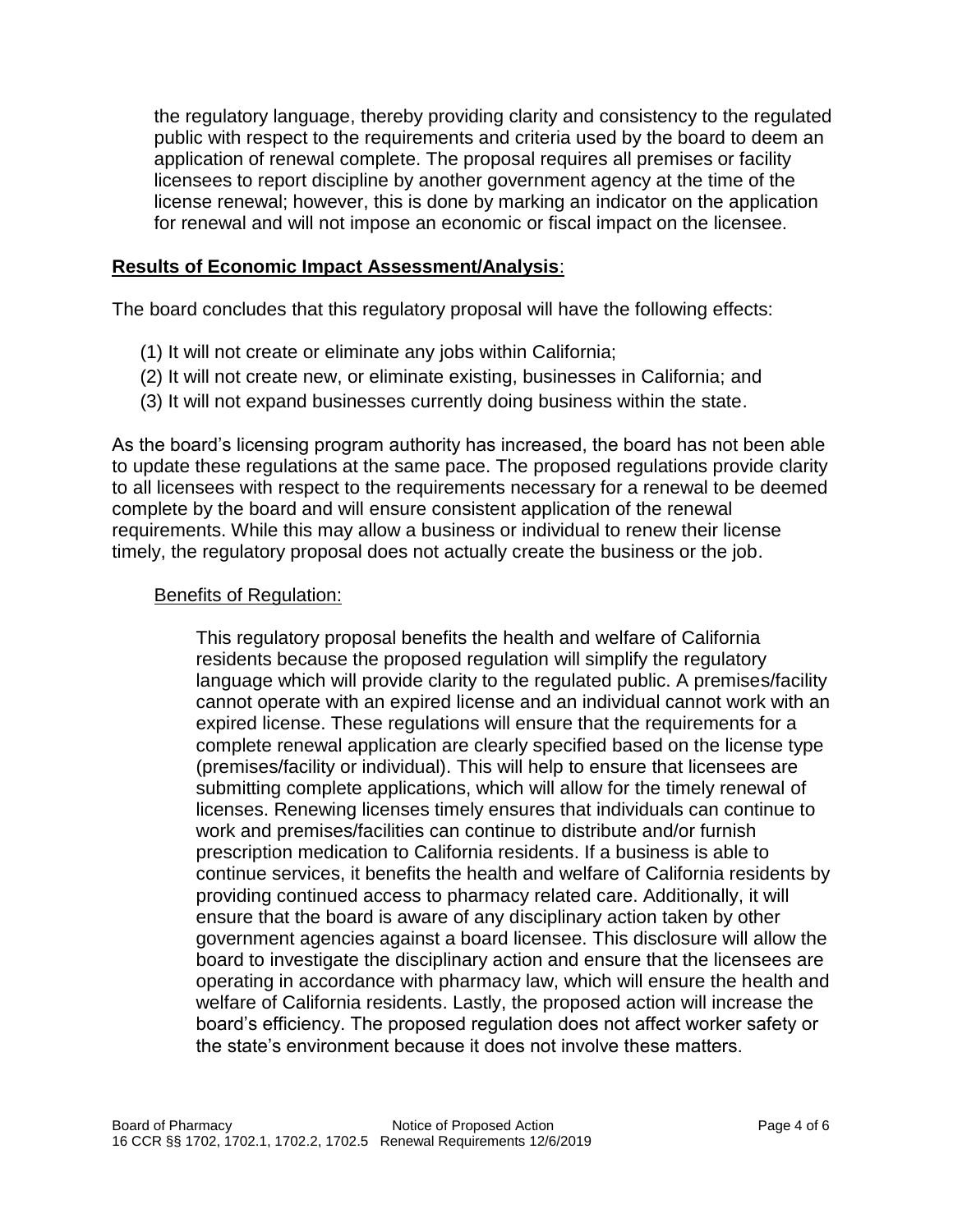## **Consideration of Alternatives**

The board must determine that no reasonable alternative it considered to the regulation or that has otherwise been identified and brought to its attention would either be more effective in carrying out the purpose for which the action is proposed, would be as effective and less burdensome to affected private persons than the proposal described in this Notice, or would be more cost effective to affected private persons and equally effective in implementing the statutory policy or other provision of law.

Any interested person may present statements or arguments in writing relevant to the above determinations during the written comment period at the address listed for the Contact Person.

#### **Initial Statement of Reasons and Information**

The Board of Pharmacy has prepared an initial statement of the reasons for the proposed action and has made available all the information upon which the proposal is based.

## **Text of Proposal**

Copies of the exact language of the proposed regulations, and any document incorporated by reference, and of the initial statement of reasons, and all of the information upon which the proposal is based, may be obtained upon request from the Board of Pharmacy at 1625 N. Market Blvd., N219, Sacramento, California 95834, or from the Board of Pharmacy's website http://www.pharmacy.ca.gov.

## **Availability and Location of the Final Statement of Reasons and Rulemaking File**

All the information upon which the proposed regulations are based is contained in the rulemaking file which is available for public inspection by contacting the person named below.

You may obtain a copy of the final statement of reasons once it has been prepared, by making a written request to the contact person named below or by accessing the website listed below.